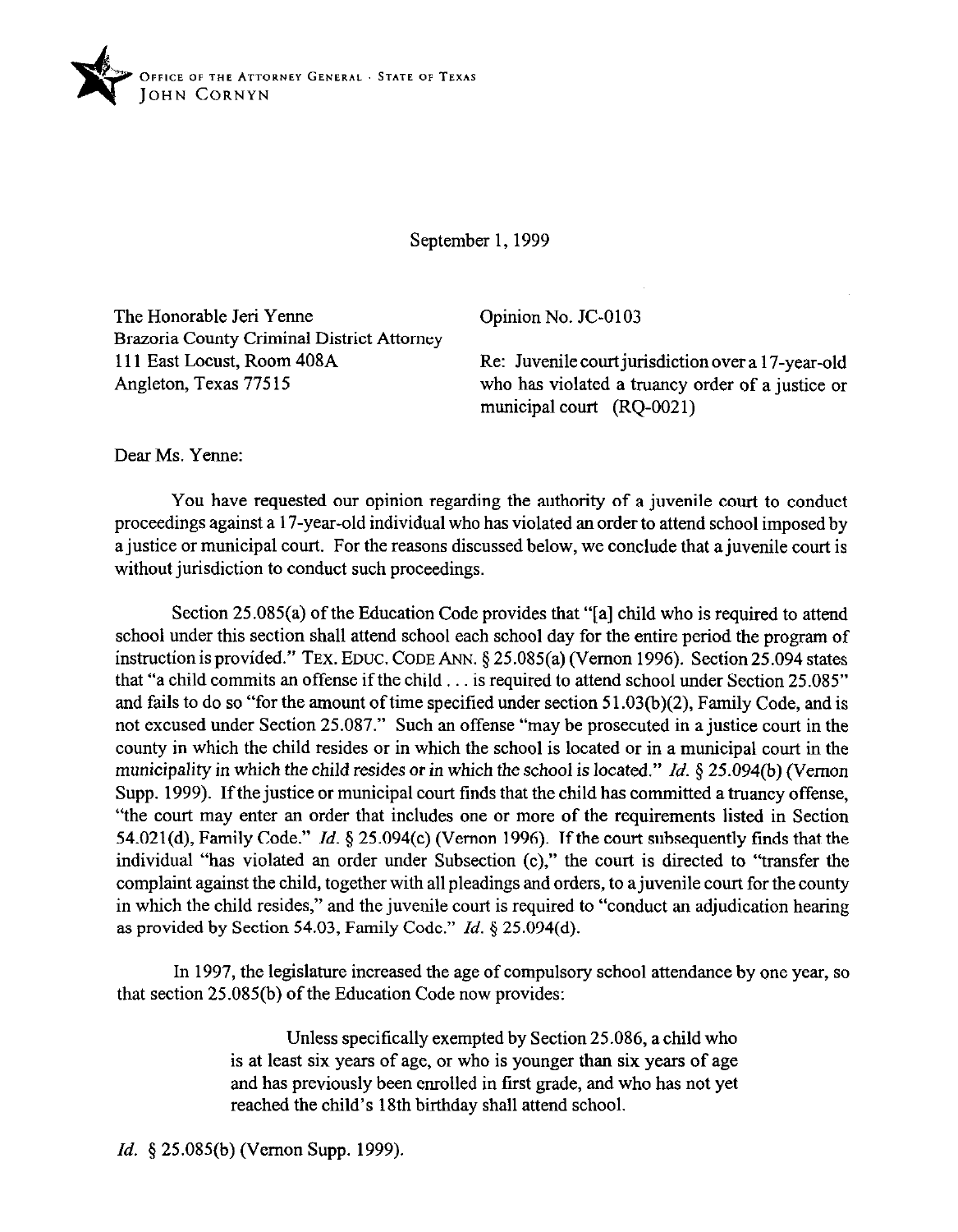Thus, section 25.094(d) now requires, in some instances, the transfer to a juvenile court of proceedings against an individual who will have attained his 17th birthday prior to his first appearance in juvenile court. The Family Code does not permit this possibility.

Section 51.04(a) of the Family Code provides:

This title covers the proceedings in all cases involving the delinquent conduct or conduct indicating a need for supervision engaged in by a person who was a child within the meaning of this title at the time he engaged in the conduct, and the juvenile court has exclusive original jurisdiction over proceedings under this title.

A "child" is defined for purposes of the Family Code as a person who is:

(A) ten years of age or older and under 17 years of age; or

03 seventeen years of age or older and under 18 years of age who is alleged or found to have engaged in delinquent conduct or conduct indicating a need for supervision as a result of acts committed before becoming 17 years of age.

TEX. FAM. CODE ANN. § 51.02(2) (Vernon 1996). By increasing the age of compulsory school attendance past an individuals 17th birthday, and by neglecting to simultaneously extend juvenile court jurisdiction beyond the age of 17, the legislature has created a conflict between the definition of "child" under the Family Code-a person under the age of 17-and the meaning of "child" for purposes of the Education Code, which at least for some purposes means an individual under the age of 18.

In the usual situation, we might be inclined to attempt to harmonize these two provisions, and conclude that, in these limited circumstances, a juvenile court may exercise jurisdiction over an individual who has attained his 17th birthday. To do so, however, would require that we impute to the legislature an intent to alter a jurisdictional requirement that has remained a constant for a very long time. Section 25.094(d) of the Education Code, the provision that requires transfer to a juvenile court, was enacted only in 1995, as part of the revision of titles 1 and 2. Act of May 27, 1995,74th Leg., R.S., ch. 260, \$ 1, 1995 Tex. Gen. Laws 2207, 2294. By contrast, the jurisdictional age restrictions of juvenile courts have been a feature of the law since 1943, when juvenile courts were first created. Act of Apr. 21, 1943, 48th Leg., R.S., ch. 204, 1943 Tex. Gen. Laws 313. In our opinion, the legislature did not intend to change by such indirect means the jurisdiction of the juvenile court. As the court said in *McAlpine v. State, 457* S.W.2d 426, 427 (Tex. Civ. App.-Houston [lst Dist.] 1970, no writ), the juvenile court is "a statutory court of limited jurisdiction." It "can exercise no jurisdiction other than that conferred on it by the statute by which it is established." *Id.* at 427. Section 51.02 of the Family Code "defines a jurisdictional prerequisite for juvenile court proceedings." *In the Matter of J.T.,* 526 S.W.2d 646 (Tex. Civ. App.-El Paso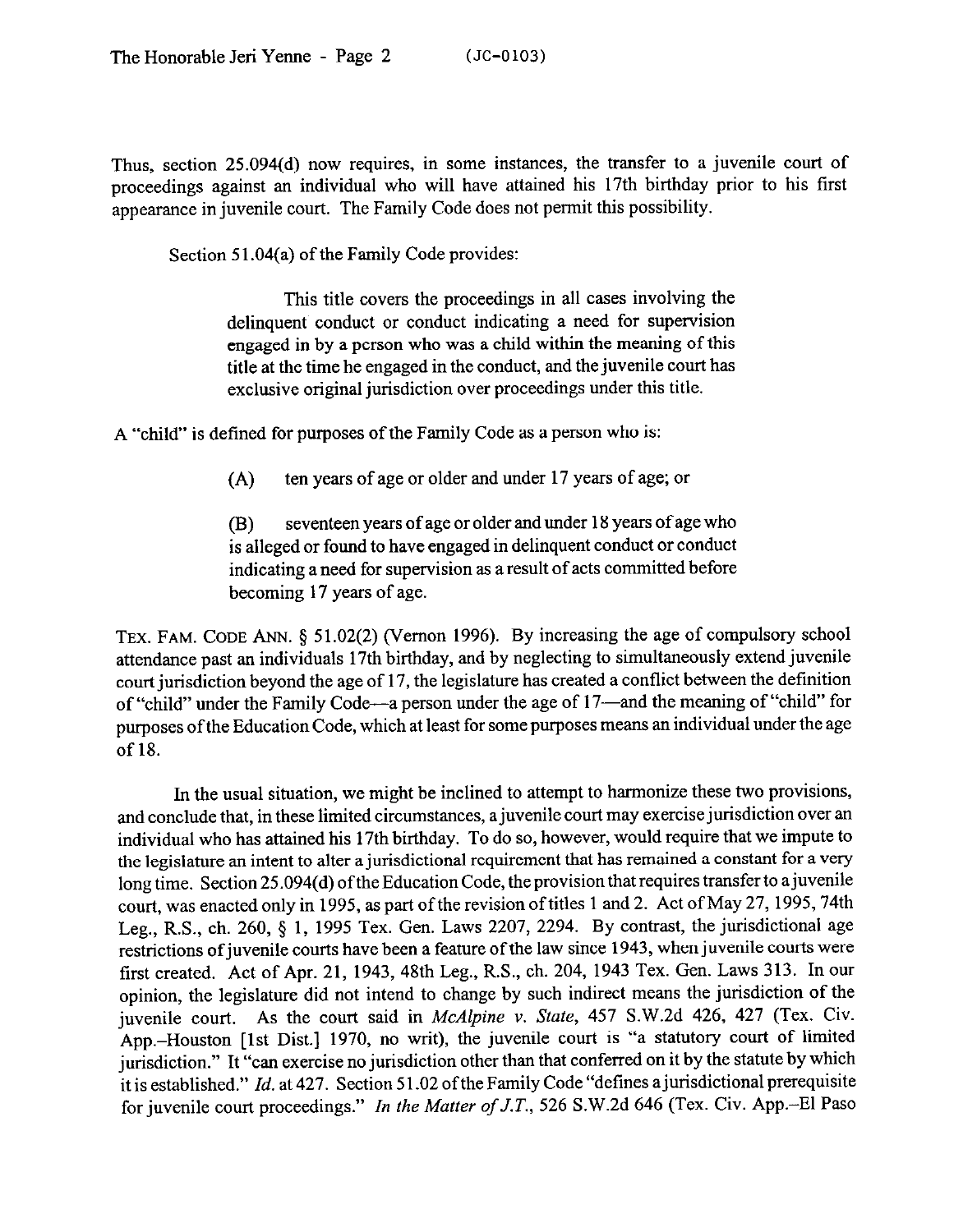The Honorable Jeri Yenne - Page 3 *(JC-0103)* 

1975, no writ). "Because the juvenile court is not one of general jurisdiction, its power to act is derived exclusively from the statutory grant of authority delineated in the Family Code." In *the Matter of A.S., 875 S.W.2d 402 (Tex. App.–Corpus Christi 1994, no writ).* 

Nothing in the legislative history of Senate Bill 247, which raised the age of compulsory school attendance, indicates that the legislature intended to change the jurisdiction of the juvenile court. Nor is it the case that a person who violates the truancy law for the first time after his 17th birthday is beyond the law's authority. Such an individual may still be prosecuted under section 25.094 of the Education Code, and, upon a finding of truancy by the justice of the peace or municipal judge, the court may impose any or all of the sanctions provided in section 54.021(d) of the Family Code, including attendance at preparatory classes for the high school equivalency examination and alcohol and drug abuse programs, community service, and suspensionofthe truant's driver's license. An offense under section 25.094 is a class C misdemeanor. Furthermore, the statute clearly contemplates that a person may be prosecuted for truancy as often as once every four weeks. Section 25.094 indicates that a truancy offense occurs when an individual "fails to attend school for the amount of time specified under Section 51,03(b)(2), Family Code," *i.e.* "the unexcused voluntary absence of a child on 10 or more days or parts of days within a six-month period or three or more days or parts of days within a four-week period from school without the consent of his parents."

We conclude that a juvenile court is without jurisdiction to conduct an adjudication hearing for a person referred as a truant by a justice or municipal court if the conduct that forms the basis for the referral occurred after the person attained the age of 17.